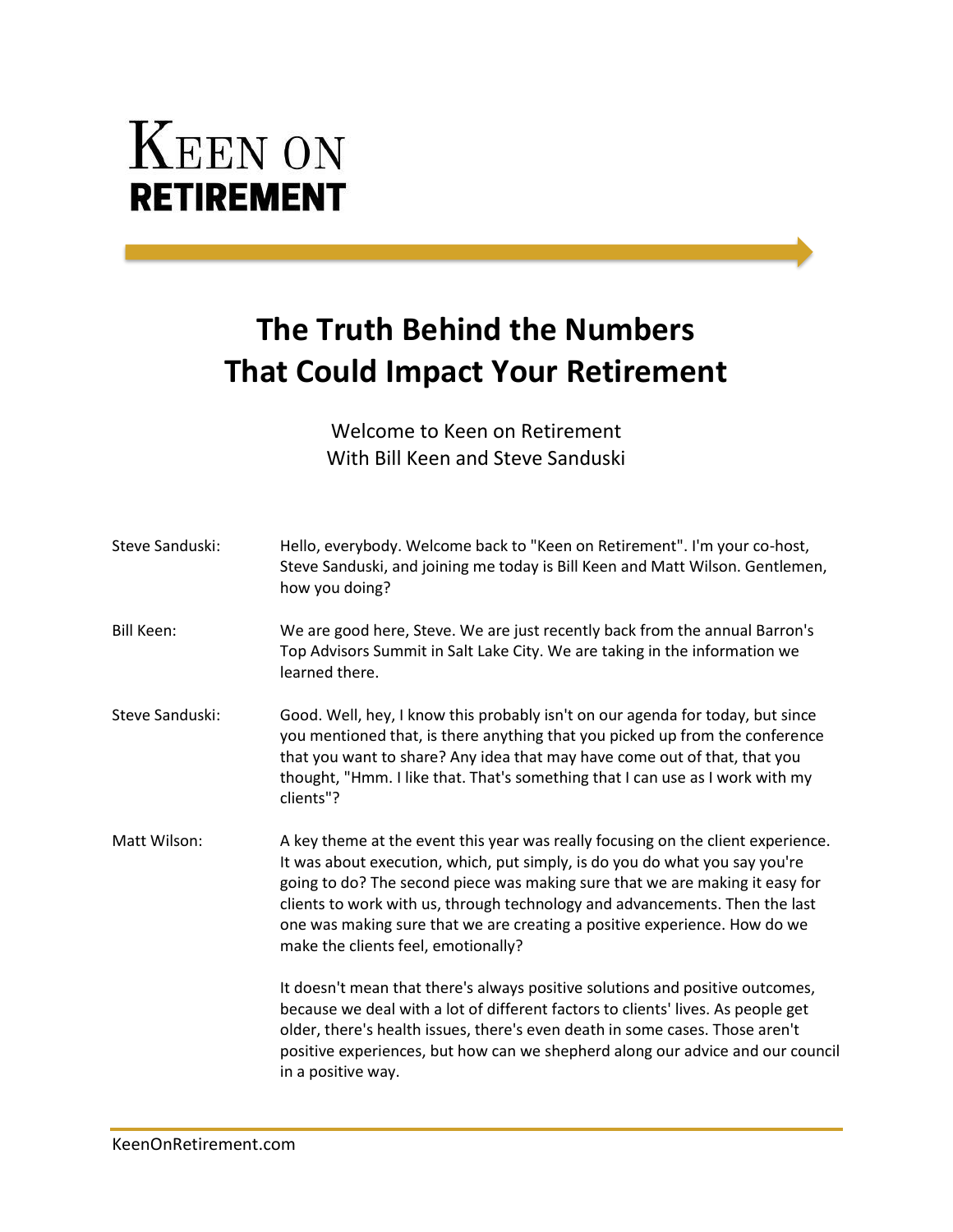| <b>Bill Keen:</b> | That speaks to really having our advisors and ourselves trained to have empathy<br>with folks. Wouldn't you agree? Because, again, like you said, we're going<br>through a lot of things that life throws at us, throws some curve balls at folks,<br>and just being there, listening, being very present, very empathetic<br>Like Matt mentioned, people lose spouses. Folks have to, in some cases, cut<br>back spending. I know that's not as dramatic as losing a spouse, but there are<br>things that we have to advise folks we have to be empathetic.<br>People hire us to tell them the truth about their situation, and again, it's not just<br>bad things, it's through all things that folks are going through. That technology<br>piece Matt mentioned, I think the last house that I purchased, a number of<br>years ago, I didn't even see a paper contract. I signed everything online. Initial,<br>initial, initial, initial. Sign, sign, sign, by clicking the mouse.<br>In the financial world, we're not up to that level yet, are we? |
|-------------------|-----------------------------------------------------------------------------------------------------------------------------------------------------------------------------------------------------------------------------------------------------------------------------------------------------------------------------------------------------------------------------------------------------------------------------------------------------------------------------------------------------------------------------------------------------------------------------------------------------------------------------------------------------------------------------------------------------------------------------------------------------------------------------------------------------------------------------------------------------------------------------------------------------------------------------------------------------------------------------------------------------------------------------------------------------------|
| Matt Wilson:      | Not quite.                                                                                                                                                                                                                                                                                                                                                                                                                                                                                                                                                                                                                                                                                                                                                                                                                                                                                                                                                                                                                                                |
| <b>Bill Keen:</b> | There's still a lot of paperwork floating around. We're trying to make it as easy<br>as possible on folks to engage, but there's a little way to go.                                                                                                                                                                                                                                                                                                                                                                                                                                                                                                                                                                                                                                                                                                                                                                                                                                                                                                      |
|                   | You know, Steve, this event, as you know, you've been to the Barron's<br>conferences before, it's truly some of the very top advisors in the world getting<br>together, sharing best practices, comparing notes we try not to miss that event.<br>It's an invite only event. I think that's about the tenth year that we've been to<br>that event.                                                                                                                                                                                                                                                                                                                                                                                                                                                                                                                                                                                                                                                                                                        |
| Steve Sanduski:   | Yeah, well, it's always good to hear some of the things that you're picking up<br>from that. I know you guys are one of the top firms there and getting that<br>invitation. So happy to have you guys be able to share that.                                                                                                                                                                                                                                                                                                                                                                                                                                                                                                                                                                                                                                                                                                                                                                                                                              |
|                   | All right. On today's conversation, we are going to talk about some numbers,<br>but before we get to that, I thought  I've got three trivia questions for you. I<br>don't think these will be too tough. You may not get the answers correct, but I<br>think we'll have a little fun.                                                                                                                                                                                                                                                                                                                                                                                                                                                                                                                                                                                                                                                                                                                                                                     |
| Matt Wilson:      | Okay.                                                                                                                                                                                                                                                                                                                                                                                                                                                                                                                                                                                                                                                                                                                                                                                                                                                                                                                                                                                                                                                     |
| Bill Keen:        | All right.                                                                                                                                                                                                                                                                                                                                                                                                                                                                                                                                                                                                                                                                                                                                                                                                                                                                                                                                                                                                                                                |
| Steve Sanduski:   | So with that as a setup, first question is, who was the first billionaire in the<br>United States?                                                                                                                                                                                                                                                                                                                                                                                                                                                                                                                                                                                                                                                                                                                                                                                                                                                                                                                                                        |
| <b>Bill Keen:</b> | John D. Rockefeller.                                                                                                                                                                                                                                                                                                                                                                                                                                                                                                                                                                                                                                                                                                                                                                                                                                                                                                                                                                                                                                      |
| Matt Wilson:      | Yeah, I was going to say Rockefeller.                                                                                                                                                                                                                                                                                                                                                                                                                                                                                                                                                                                                                                                                                                                                                                                                                                                                                                                                                                                                                     |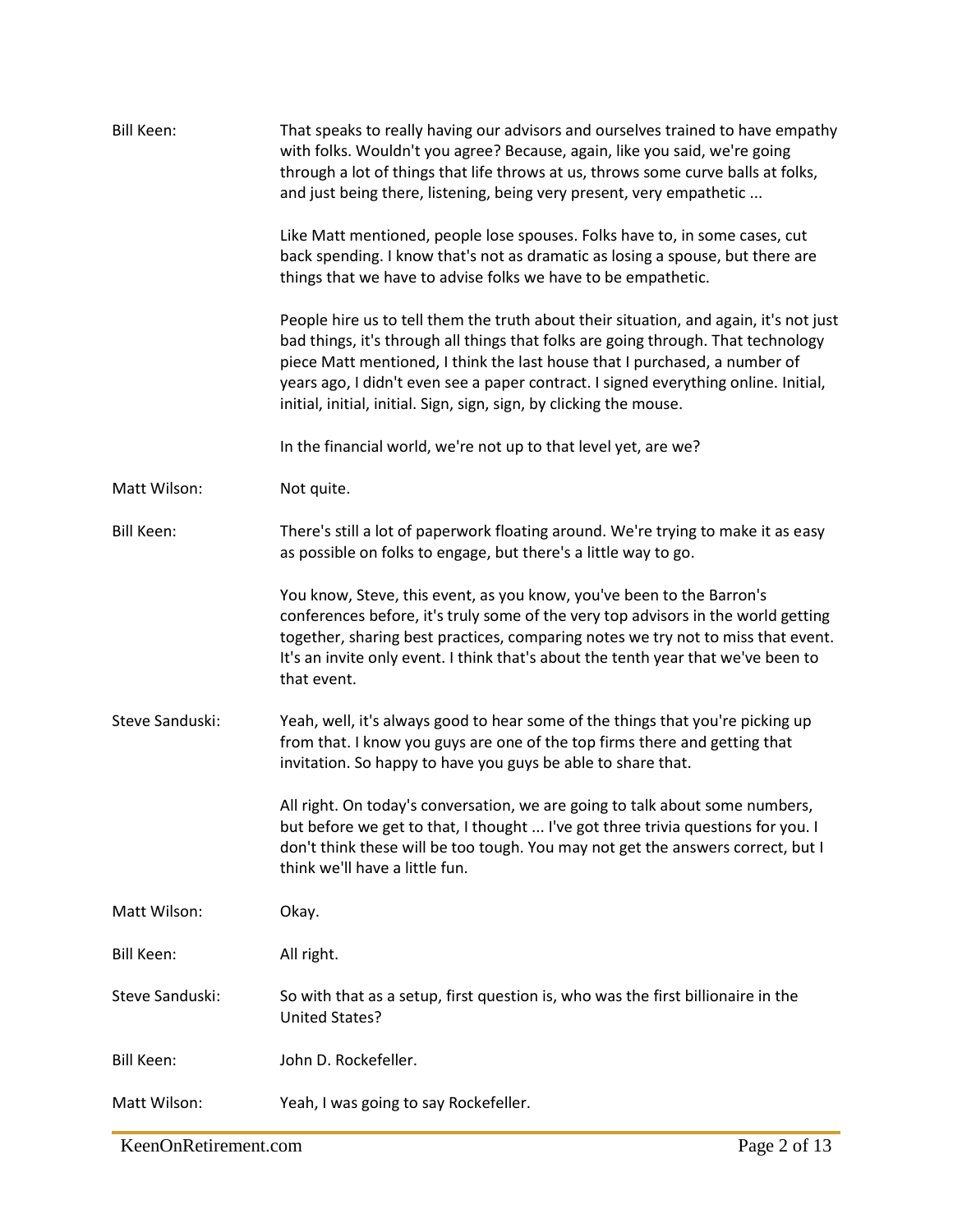| Steve Sanduski:   | Well, that's what most people would say, and I think for a long time, the<br>information was that it was John D. Rockefeller, but more recent information<br>says that it was actually Henry Ford. |
|-------------------|----------------------------------------------------------------------------------------------------------------------------------------------------------------------------------------------------|
| Matt Wilson:      | Oh.                                                                                                                                                                                                |
| <b>Bill Keen:</b> | Oh, wow. Okay.                                                                                                                                                                                     |
| Steve Sanduski:   | Question number two is, which U.S. bill has the shortest lifespan in circulation?<br>Would it be the 50-dollar bill, the 20, the 10, or the one-dollar bill?                                       |
| <b>Bill Keen:</b> | One.                                                                                                                                                                                               |
| Matt Wilson:      | Go with the 20.                                                                                                                                                                                    |
| Steve Sanduski:   | You would both be wrong.                                                                                                                                                                           |
| Matt Wilson:      | It would sure seems like the one dollar bill, wouldn't it? You'd think they'd wear<br>out.                                                                                                         |
| Steve Sanduski:   | Well, according to the internet, which is never wrong, it says it's the 50-dollar<br>bill, which has a lifespan of 3.7 years, so that is very counterintuitive, at least to<br>me.                 |
| Matt Wilson:      | You know, I have a theory for that. When people get a 50-dollar bill, they go<br>save it, so they put it in the bank, so it takes it out of circulation.                                           |
| Steve Sanduski:   | Now that could be true. Maybe that's the answer.                                                                                                                                                   |
| <b>Bill Keen:</b> | There's Matt's positive thinking on people saving money. Not that many people<br>save money, Matt. That's unfortunate.                                                                             |
| Steve Sanduski:   | Yeah, okay. Well, I'm going to go with that, Matt. That sounds plausible.                                                                                                                          |
| Matt Wilson:      | Yes.                                                                                                                                                                                               |
| Steve Sanduski:   | Okay, third question is, how many times would you have to fold a bill before it<br>tears?                                                                                                          |
| <b>Bill Keen:</b> | I thought you asked us this about three years ago on one of the episodes.                                                                                                                          |
| Steve Sanduski:   | Check in your memory.                                                                                                                                                                              |
| <b>Bill Keen:</b> | I think you might have.                                                                                                                                                                            |
| Matt Wilson:      | Before it tears                                                                                                                                                                                    |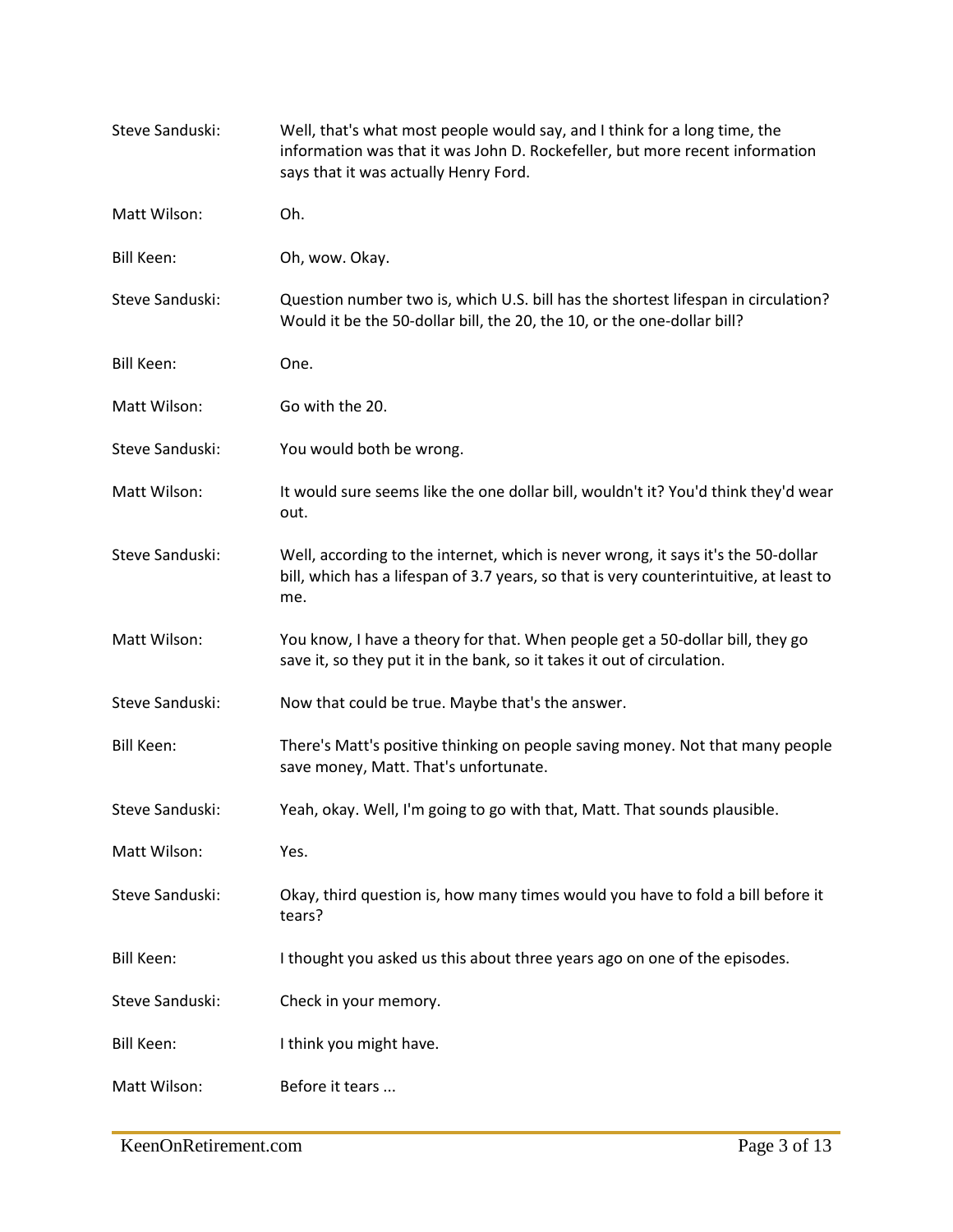| <b>Bill Keen:</b> | Something like 100.                                                                                                                                                                                                                                                                                                               |
|-------------------|-----------------------------------------------------------------------------------------------------------------------------------------------------------------------------------------------------------------------------------------------------------------------------------------------------------------------------------|
| Matt Wilson:      | Yeah, I mean, my head  An outrageous guess of a thousand popped in my<br>head.                                                                                                                                                                                                                                                    |
| Steve Sanduski:   | Times four, Matt.                                                                                                                                                                                                                                                                                                                 |
| <b>Bill Keen:</b> | Times four?                                                                                                                                                                                                                                                                                                                       |
| Matt Wilson:      | 4,000?                                                                                                                                                                                                                                                                                                                            |
| Steve Sanduski:   | 4,000 times.                                                                                                                                                                                                                                                                                                                      |
| Matt Wilson:      | Wow.                                                                                                                                                                                                                                                                                                                              |
| <b>Bill Keen:</b> | Well, this is some really interesting information, I'm sure, for our listeners, that<br>were plugging in to a financial show, to learn about money.                                                                                                                                                                               |
| Steve Sanduski:   | Money, yeah.                                                                                                                                                                                                                                                                                                                      |
| <b>Bill Keen:</b> | I guess.                                                                                                                                                                                                                                                                                                                          |
| Matt Wilson:      | One thing I have on my desk  Most people don't notice it, but I do have a jar<br>full of shredded dollars on my desk. Got it from the Federal Reserve. When they<br>take them out of circulation, they shred them.                                                                                                                |
| <b>Bill Keen:</b> | Nice. Another great piece of information.                                                                                                                                                                                                                                                                                         |
| Steve Sanduski:   | Let me give you a bonus question. A lot of the listeners here are either nearing<br>retirement or they are in retirement, and some of you are interested in starting<br>a new business, once you retire from your career job, so what is the percentage<br>probability that a new business will still be around five years later? |
| Matt Wilson:      | Less than 5%.                                                                                                                                                                                                                                                                                                                     |
| <b>Bill Keen:</b> | I had 5% in my mind. Since Matt said it, I'm going to say four and go for that<br>"Price is Right" thing.                                                                                                                                                                                                                         |
| Steve Sanduski:   | Well, you guys are both way off.                                                                                                                                                                                                                                                                                                  |
| Matt Wilson:      | Oh.                                                                                                                                                                                                                                                                                                                               |
| <b>Bill Keen:</b> | Okay, one.                                                                                                                                                                                                                                                                                                                        |
| Steve Sanduski:   | You're going the wrong direction.                                                                                                                                                                                                                                                                                                 |
| <b>Bill Keen:</b> | Okay.                                                                                                                                                                                                                                                                                                                             |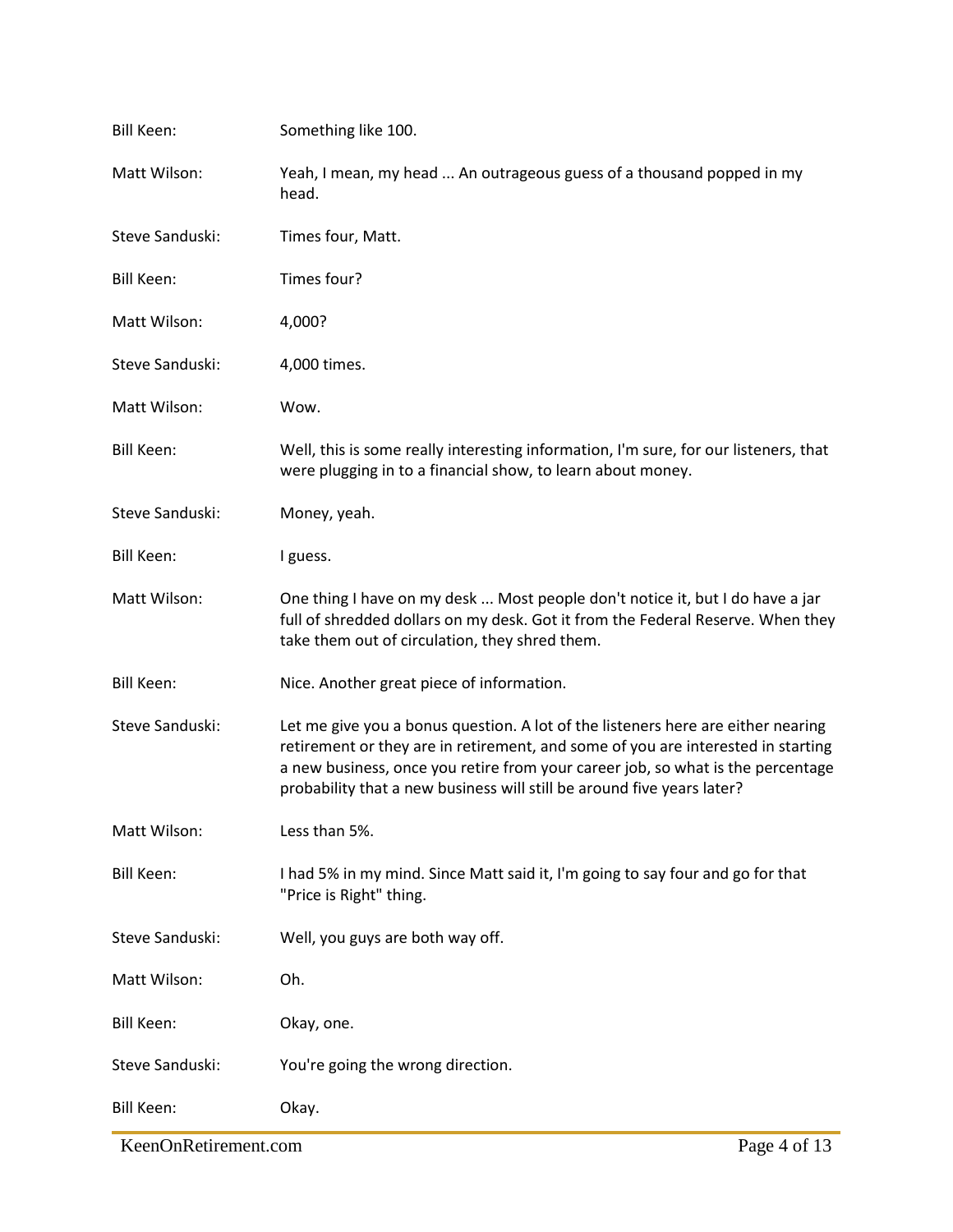| Steve Sanduski:   | According to the Small Business Administration, 48.2% of new businesses will<br>still be around after five years.                                                                                                             |
|-------------------|-------------------------------------------------------------------------------------------------------------------------------------------------------------------------------------------------------------------------------|
| Matt Wilson:      | Wow.                                                                                                                                                                                                                          |
| <b>Bill Keen:</b> | Wow, that's promising.                                                                                                                                                                                                        |
| Steve Sanduski:   | Yeah, guess they're happy. They're getting paid back.                                                                                                                                                                         |
| Bill Keen:        | Yeah, I'm still concerned about, maybe, that data set, because what I've learned<br>over the years is most small businesses do fail, so I'm not sure about that, but I'll<br>go with it, Steve.                               |
| Steve Sanduski:   | Okay. Here's another one from the Small Business Administration. So this is a<br>bonus bonus question. What are the top three reasons why a small business<br>closes?                                                         |
| Matt Wilson:      | Well, I mean, it seems like some of the obvious ones. Lack of revenue would<br>probably be one of them.                                                                                                                       |
| Steve Sanduski:   | Correct. That's the number one reason. Yep.                                                                                                                                                                                   |
| <b>Bill Keen:</b> | I'm overthinking this, I think.                                                                                                                                                                                               |
| Matt Wilson:      | Yeah. Then, I would say  Then you could go into the marketing and everything<br>else.                                                                                                                                         |
| Steve Sanduski:   | Well, that would be low sales. We'll include it in low sales. So number two was,<br>the owner retires.                                                                                                                        |
| Matt Wilson:      | Huh. Okay.                                                                                                                                                                                                                    |
| Steve Sanduski:   | Number three is, they sold the firm. So there you go.                                                                                                                                                                         |
| <b>Bill Keen:</b> | So two of the three were actually insinuating success of some sort, weren't<br>they?                                                                                                                                          |
| Matt Wilson:      | I guess. There was an exit, I guess.                                                                                                                                                                                          |
| Steve Sanduski:   | There was an exit, yep.                                                                                                                                                                                                       |
| Matt Wilson:      | Now this is kind of along the same topics. I saw this on social media. Someone<br>was asking about starting a restaurant and the response was, "You're better off<br>lighting your money on fire than to start a restaurant." |
| <b>Bill Keen:</b> | Well, that wasn't very encouraging. Just go to the restaurant.                                                                                                                                                                |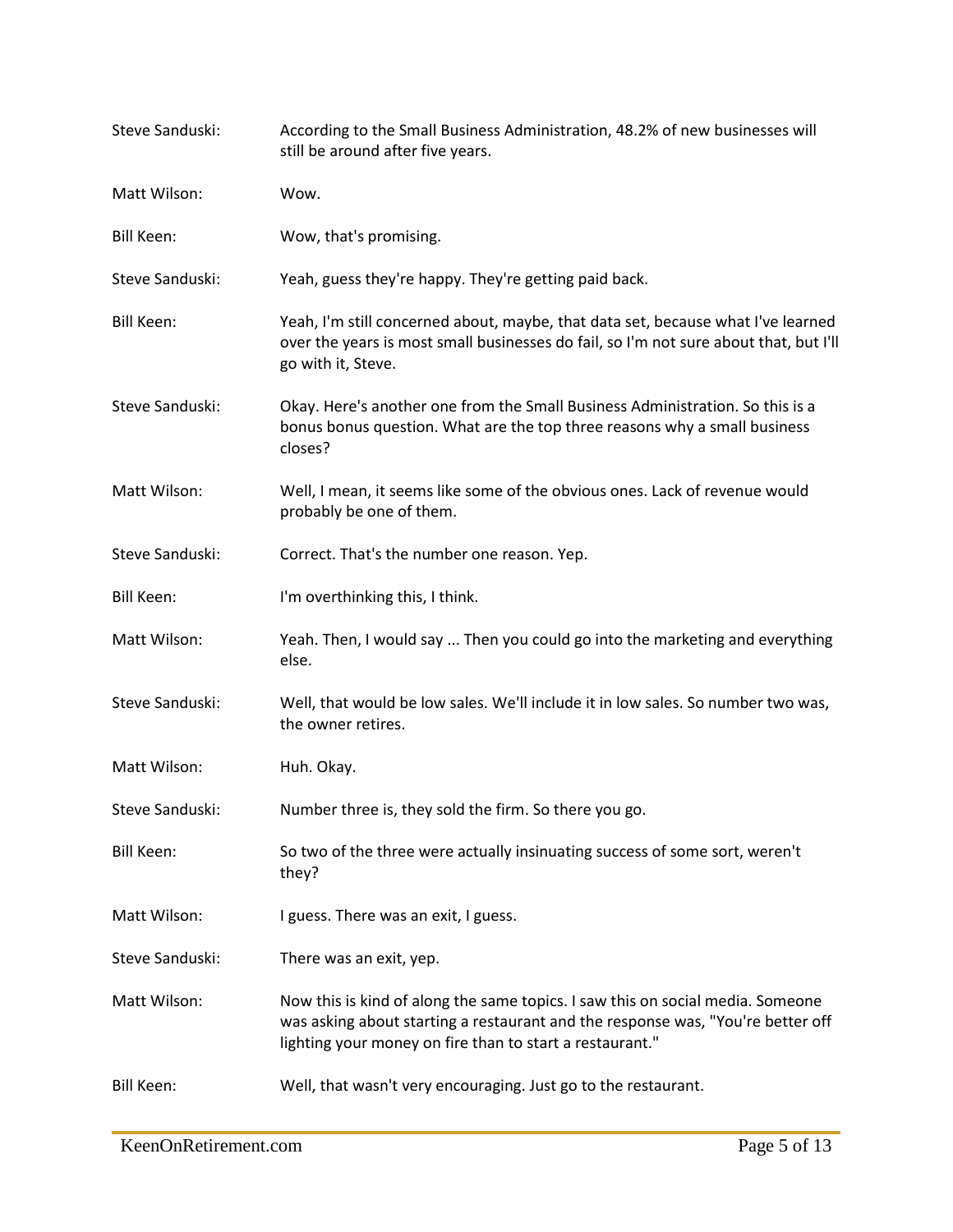Steve Sanduski: Yeah, the difference is starting your money on fire is against the law, isn't it?

Matt Wilson: I guess, yeah.

Steve Sanduski: All right. Well, enough with trivia, guys. Today we want to talk about numbers. We hear numbers in the media all the time, whether it's statistics, whether it's other numbers that the media throws at us to try and grab our attention, or maybe make us think, "Oh, wow, things have never been that bad before," or maybe the reverse, "Things have never been this good before."

> What we really want to do is help each of you think about what these numbers mean, how to put numbers in context, and how to understand numbers so that they make sense. So if you hear somebody say, "Oh, debt has never been higher than it is today," well, that may be true on the surface, but when you compare it to something, then it may put it in context, and it may not be nearly as bad, and it may actually be a good thing.

Anyway, just a little bit of a context there. Matt, I know you've got some things along those lines that I know you want to start us off with.

Matt Wilson: The thought about this podcast was around an article that I came across on CNBC back at the end of February. The headline was "Consumer Debt Hits \$4 Trillion" and it's the first time it's ever been that high.

- Bill Keen: And there was a mountain chart, right, that just looked like major drama, correct?
- Matt Wilson: Yeah, so they have a chart. Looks like it goes back to 1965 or so. It looks crazy, the debt, and the different sources of debt, and how much it's grown since that period. I look at that and my first thought is, "Well, this is completely out of context, because all we're doing is talking about one component of the balance sheet."

There's no mention of assets, no mention of income, no mention of growth of the economy, and everything else. It's just, "What's the debt level?"

The other thing that you'll notice if you see this chart, and maybe we'll link to it in the show notes, is that it never has gone down.

And it's because debt is a function of assets, in most cases, so as assets go higher, generally debt goes higher. As economies grow, the numbers get bigger, and the debt levels get bigger, and the asset levels get bigger.

Everything gets larger, so we have to take it a step further, and look at them in ratio analysis. We have to compare it to something. The reason we want to compare it to something is because then we can look at trends over time, and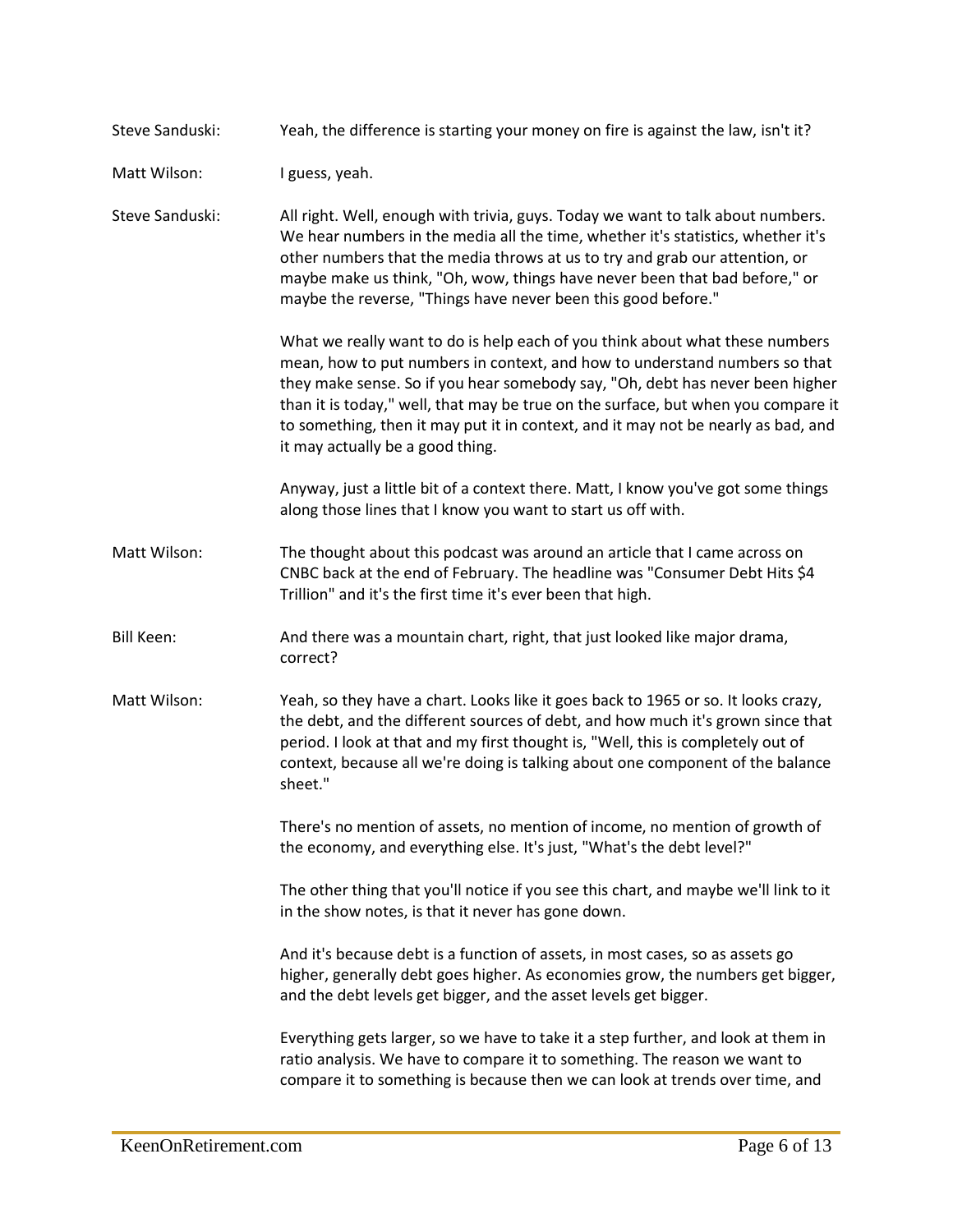|                   | we can then even compare against, specifically, if we're looking at investments,<br>we can compare against other companies within an industry.                                                                                                                                                                                                    |
|-------------------|---------------------------------------------------------------------------------------------------------------------------------------------------------------------------------------------------------------------------------------------------------------------------------------------------------------------------------------------------|
|                   | When the media talks about these things and they don't give you any context,<br>that's a red flag right there, if you're ever looking at stuff like this.                                                                                                                                                                                         |
| <b>Bill Keen:</b> | They give you the numerator and never a denominator.                                                                                                                                                                                                                                                                                              |
| Matt Wilson:      | That's right.                                                                                                                                                                                                                                                                                                                                     |
| <b>Bill Keen:</b> | Trying to look at things with perspective, which we always talk about<br>perspective. We've been talking about it for  I have for 27 years. We've been<br>talking about it for nearly four years on the podcast and yet, here is another<br>example of incomplete information and data.                                                           |
| Steve Sanduski:   | So you mentioned this four trillion of consumer debt, but Matt, I'm curious, do<br>we know what the actual net worth of households is? Because I'm kind of<br>curious if this four trillion is a big fraction of the actual net worth of households,<br>or maybe that would help put it in perspective, too.                                      |
| Matt Wilson:      | Yeah, this is data that I look at on a pretty consistent basis. Right now, at the<br>end of Q4 2018, total assets held by consumers, is over \$124 trillion.                                                                                                                                                                                      |
|                   | So we have \$4 trillion in debt, consumer debt. Now that's not all debt that<br>consumers hold, because you have mortgages, and there's student loans, and<br>there's some other things. Total debt is about \$15 trillion.                                                                                                                       |
|                   | Consumer debt is mainly credit cards. Unsecured loans is what the bulk of those<br>are. That gives us a net worth of over \$106 trillion, so when you net those out.                                                                                                                                                                              |
|                   | These articles like that, though, they make you believe that we've been going<br>backwards. The debt is just compounding and growing, exponentially, and<br>consumers are getting farther and farther behind. The reality is, that's not true.                                                                                                    |
|                   | The previous high, before the Financial Crisis in '08, '09, we had net worth of<br>\$69 trillion. It's almost doubled net worth since that period.                                                                                                                                                                                                |
|                   | That doesn't mean that everyone's doing well. Of course, these are averages.<br>Again, with our analysis, averages can be skewed by large numbers and small<br>numbers. We talk about median sometimes as well, which takes out the impact<br>of some of these large numbers, but by and large, consumers are doing very<br>well here in the U.S. |
|                   | Now, to take this debt a step further is, yes, we have \$4 trillion in debt, but what                                                                                                                                                                                                                                                             |

is that, as a percentage of their personal income, of disposable income?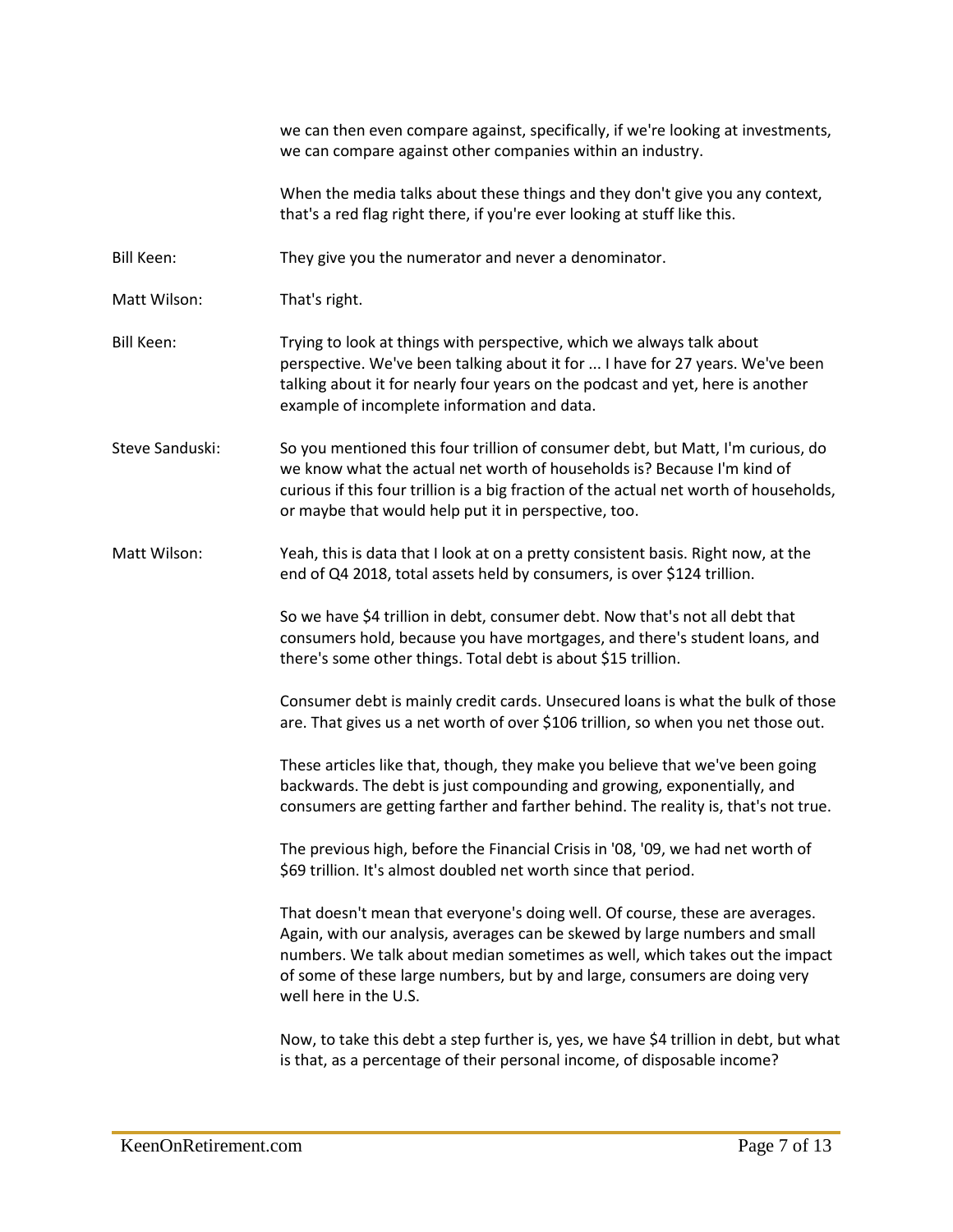|                   | Because that is  Okay, well, if we have all this debt, is it costing us much to<br>carry it? We are at some of the lowest levels in what we call the debt service<br>ratio that we've been in the United States in the last 40 years.                                                                                                                                                                                                                                                                                                 |
|-------------------|---------------------------------------------------------------------------------------------------------------------------------------------------------------------------------------------------------------------------------------------------------------------------------------------------------------------------------------------------------------------------------------------------------------------------------------------------------------------------------------------------------------------------------------|
| <b>Bill Keen:</b> | We talked about doing this episode really as kind of a conceptual look at these<br>ratios and talking about having to have the denominator in these things when<br>you're looking at top line numbers. We weren't necessarily going to make this a<br>current events economic outlook, but actually, it's pretty rational to think that<br>some of these things Matt's talking about, because he does stay right on top of<br>them, we're able to relate it to exactly what's going on right now, so I think<br>that's helpful today. |
| Matt Wilson:      | When we look at it from an investment analyst viewpoint, we look at it from a<br>corporate standpoint. That would be, if we're going to invest in a company, are<br>they able to service their debt?                                                                                                                                                                                                                                                                                                                                  |
|                   | I like to compare that to the economic side of things, what's happening here in<br>the U.S. economy. Again, the media just wants to throw out one number in a<br>point of time and it doesn't tell us the story.                                                                                                                                                                                                                                                                                                                      |
|                   | Liquidity and solvency ratios are very common ratios that we look at when we<br>analyze investments. And it's ability to meet short term and long term<br>obligations.                                                                                                                                                                                                                                                                                                                                                                |
|                   | Maybe that's the same thing the bank's doing when they're underwriting a<br>mortgage. They're determining what's your ability to pay this back, as an<br>individual?                                                                                                                                                                                                                                                                                                                                                                  |
|                   | Same thing with a corporation. When they're issuing debt or when people are<br>considering purchasing some of the common stock of that company, it's,<br>"What's the ability for them to maintain a profit, in addition to paying back their<br>liabilities?" Because if those ratios aren't very good, that doesn't look good.                                                                                                                                                                                                       |
|                   | To your point earlier, Steve, about the Small Business Association if you can't<br>beat some of these requirements, you're not going to be in business very long.                                                                                                                                                                                                                                                                                                                                                                     |
| Steve Sanduski:   | Yeah. Well, Matt, I think one of the points you make here, and Bill, you touched<br>on this as well, is, we're not trying to turn the listeners into numbers junkies,<br>but we want our listeners to be consumers, and to be able to understand these<br>numbers, and also understand that you have people like Matt, Bill, the rest of<br>the team at Keen Wealth Advisors, who do dig into the details, and they do<br>understand how to put these numbers in perspective.                                                         |
|                   | They do understand the appropriate ratios to put these numbers in context, and<br>they know what numbers are good, what numbers are bad, and what numbers<br>we don't really have to pay too much attention to. Just a good example here, I                                                                                                                                                                                                                                                                                           |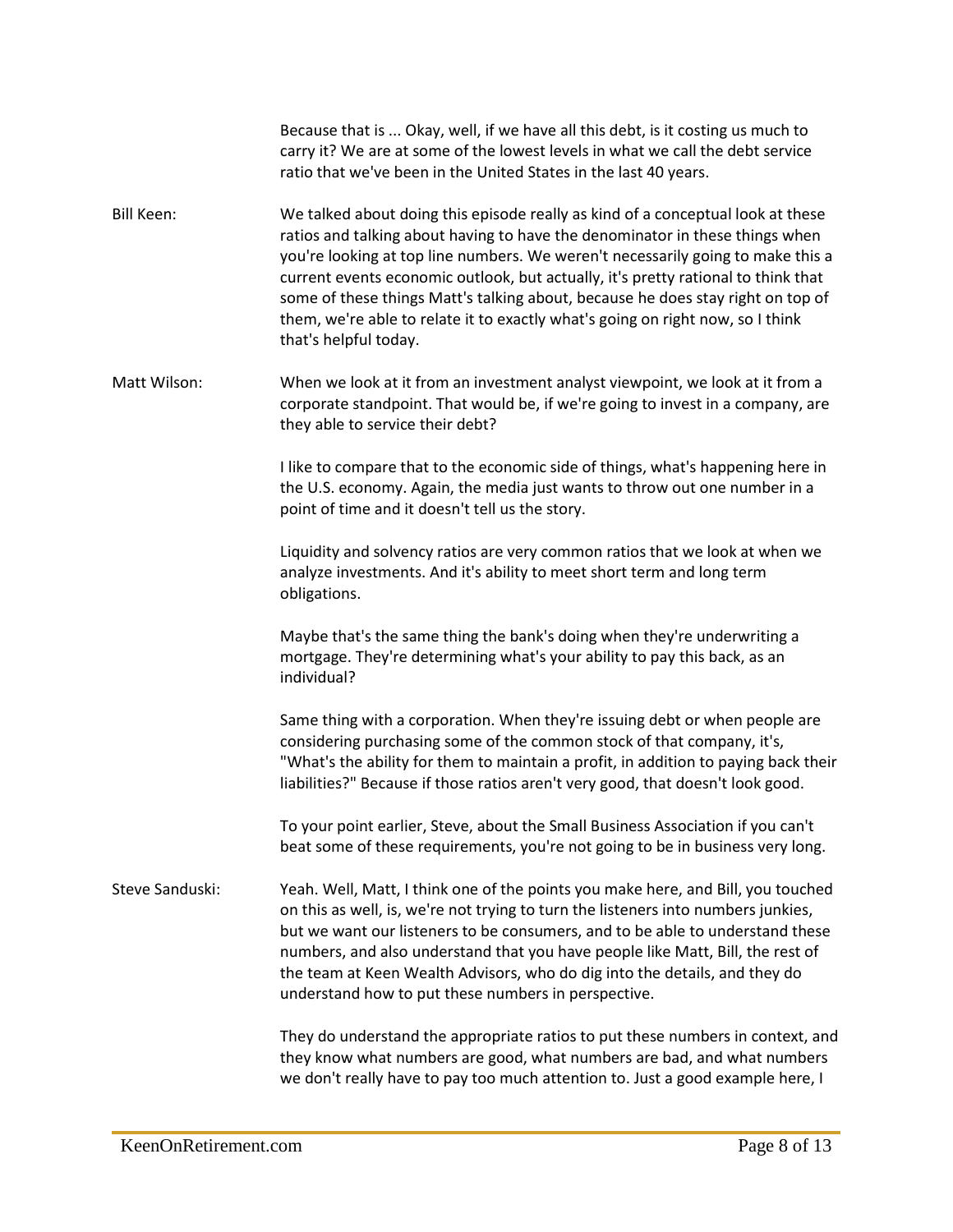|                   | think, in this conversation, of letting folks know that you guys are really on top<br>of, and understand, how to put these numbers in context.                                                                                                                                                                                                                                                                                                                                                                                                                                     |
|-------------------|------------------------------------------------------------------------------------------------------------------------------------------------------------------------------------------------------------------------------------------------------------------------------------------------------------------------------------------------------------------------------------------------------------------------------------------------------------------------------------------------------------------------------------------------------------------------------------|
| Bill Keen:        | Matt, while we're at it here, I would love to hear either more information about<br>other things that are currently happening with our economy and the markets,<br>or, if you have some of these other ratios  And again, not to get real overly<br>technical, but I think it's meaningful. We're talking about it. So for folks that are<br>interested, I'd love to hear either the first thing I said or more of these ratios<br>that I know you look at when you're looking at the economy and, to your point,<br>when you're looking at individual security selection as well. |
|                   | Most of the questions we receive in the firm are about financial planning, about<br>taxes, Medicare, social security, "When can I retire? How much can I spend?"<br>Those types of questions. But we do have a contingent of folks who do want to<br>understand and ask questions about these things, so I think it's meaningful to<br>hit a few of them here in the time we have remaining.                                                                                                                                                                                       |
| Matt Wilson:      | It's so much of when we look at investments, but then also with individuals in<br>the financial planning, trend analysis is a big component of it. It's how are we<br>faring over time? It's easy to just get focused on today and what's happening<br>today. Is the market moving higher or lower? Is U.S. debt higher or lower?<br>What's the apocalypse du jour, so to speak.                                                                                                                                                                                                   |
|                   | When we can take a broader view, and we can take these ratios and look at a<br>trend analysis, we're able to identify, yes, what direction are we headed?<br>Because yes, some bad data doesn't necessarily mean the trend has changed<br>significantly.                                                                                                                                                                                                                                                                                                                           |
|                   | Some of the things that I think should almost always be quoted in a ratio format<br>is the debt level in the United States. Whenever we talk about debt, we should<br>always compare it to GDP.                                                                                                                                                                                                                                                                                                                                                                                    |
| <b>Bill Keen:</b> | Other than a few recessions here and there, the GDP typically always goes<br>higher.                                                                                                                                                                                                                                                                                                                                                                                                                                                                                               |
| Matt Wilson:      | That's right. So what are we comparing it to? So the debt to GDP ratio, at least it<br>allows us to compare it to history, because there's so many quotes about,<br>"We've never been here before." Yes, we've never had \$4 trillion in consumer<br>debt before, but we also have never had \$126 trillion in asset value either, on<br>the consumer balance sheet.                                                                                                                                                                                                               |
| Steve Sanduski:   | So, Matt, that  You're talking here about the debt as a percent of our GDP, so<br>do you happen to have those numbers?                                                                                                                                                                                                                                                                                                                                                                                                                                                             |
| Matt Wilson:      | On a gross level, we're at about 105% of debt to GDP. Meaning we have more<br>debt in the U.S. than we have GDP. While that might seem surprising, we have                                                                                                                                                                                                                                                                                                                                                                                                                         |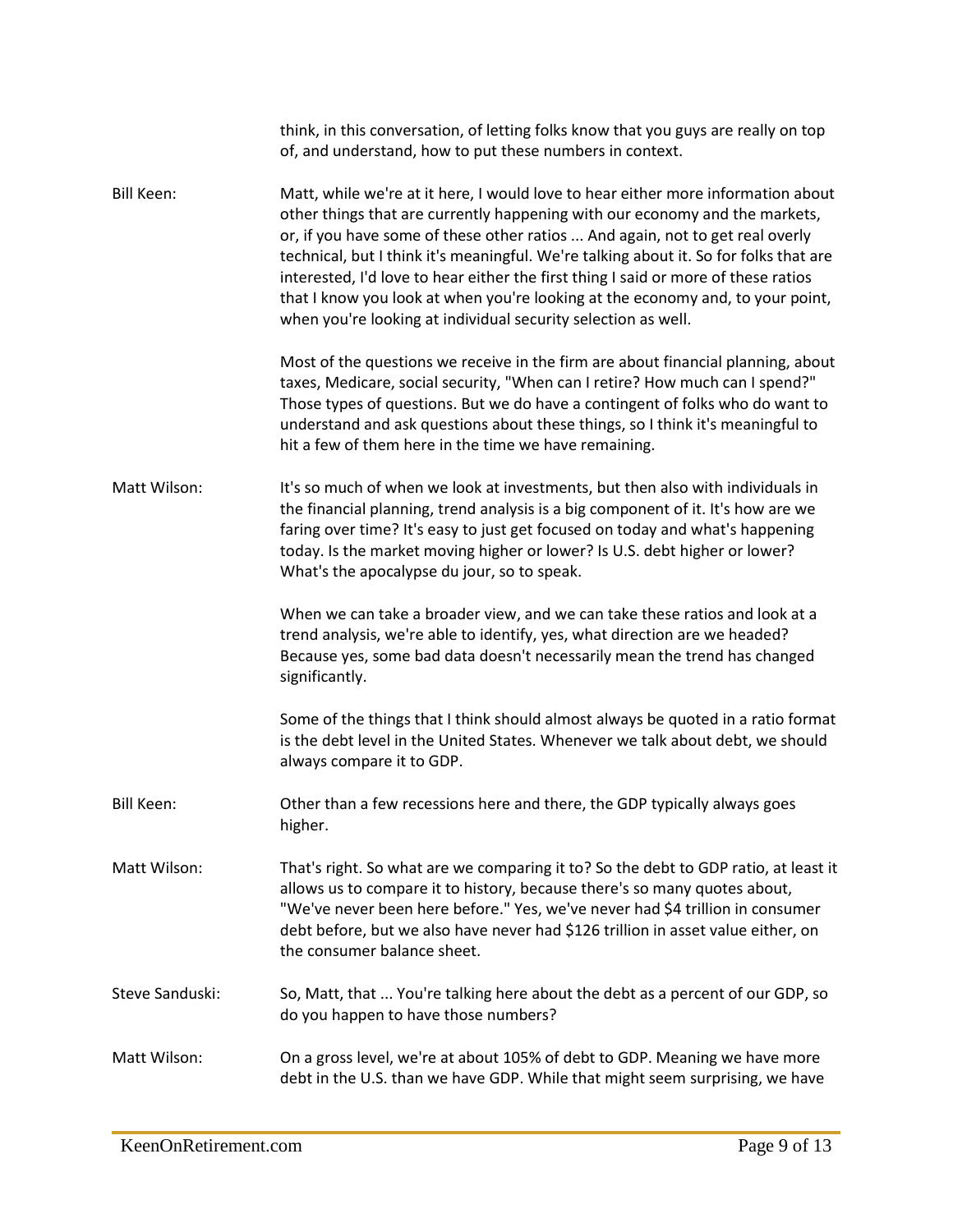|                   | been there before. After World War II, it was close to 120%, and then it came<br>down to 70%.                                                                                                                                                                                                                                                                             |
|-------------------|---------------------------------------------------------------------------------------------------------------------------------------------------------------------------------------------------------------------------------------------------------------------------------------------------------------------------------------------------------------------------|
|                   | But there's also some thoughts around, well, is there a level at which point that<br>you can't go beyond? I mean, there's some countries in the world that are two-<br>and three-hundred percent GDP.                                                                                                                                                                     |
| <b>Bill Keen:</b> | I had Japan on my mind. Do you have that number in your head?                                                                                                                                                                                                                                                                                                             |
| Matt Wilson:      | You know, last numbers I saw, it was over 300% debt to GDP.                                                                                                                                                                                                                                                                                                               |
| <b>Bill Keen:</b> | Wow.                                                                                                                                                                                                                                                                                                                                                                      |
| Matt Wilson:      | It doesn't mean that we want to always have this unlimited spending, that<br>there's no consequences to it, but it's hard to say what the consequences are,<br>especially when interest rates are as low as they are as well.                                                                                                                                             |
| <b>Bill Keen:</b> | So tell us why the interest rates being low is relevant to our debt service in the<br>U.S.                                                                                                                                                                                                                                                                                |
| Matt Wilson:      | Well, that's how do we pay for it? Well, you pay for debt via the interest rate<br>that you pay on it, so debt service, as a percentage of GDP, is extremely low.                                                                                                                                                                                                         |
| <b>Bill Keen:</b> | So in a general sense, the U.S. government is incented to keep interest rates<br>lower than debt.                                                                                                                                                                                                                                                                         |
| Matt Wilson:      | They are. They're supposed to be independent of the Federal Reserve, which<br>controls short term rates. Not supposed to be subject to the whims of our<br>current administration, and Congress but we do know they're all<br>interconnected.                                                                                                                             |
|                   | Forecasts are our interest rates are going to go higher, and that debt levels are<br>going to go higher, and probably faster than GDP. Now these are forecasts, but<br>that's where some of the concern does come into play.                                                                                                                                              |
|                   | If we don't make some changes, at point are we going to have to stop spending<br>as much? Maybe we don't ever have to, but it's just there's a fear out there that<br>maybe we shouldn't continue to spend as much as we have if our economy isn't<br>growing as fast as it used to. Doesn't mean it's contracting; it's just maybe not<br>growing as fast as it used to. |
| <b>Bill Keen:</b> | Right, and that makes sense.                                                                                                                                                                                                                                                                                                                                              |
| Matt Wilson:      | What it boils down to is, are we preventing our standard of living from<br>increasing as fast as it could have by spending more today than we should be?<br>Additional percentages that we look at, too, is around the employment markets,<br>unemployment rates. Those are good to quote in percentages. Typically, the                                                  |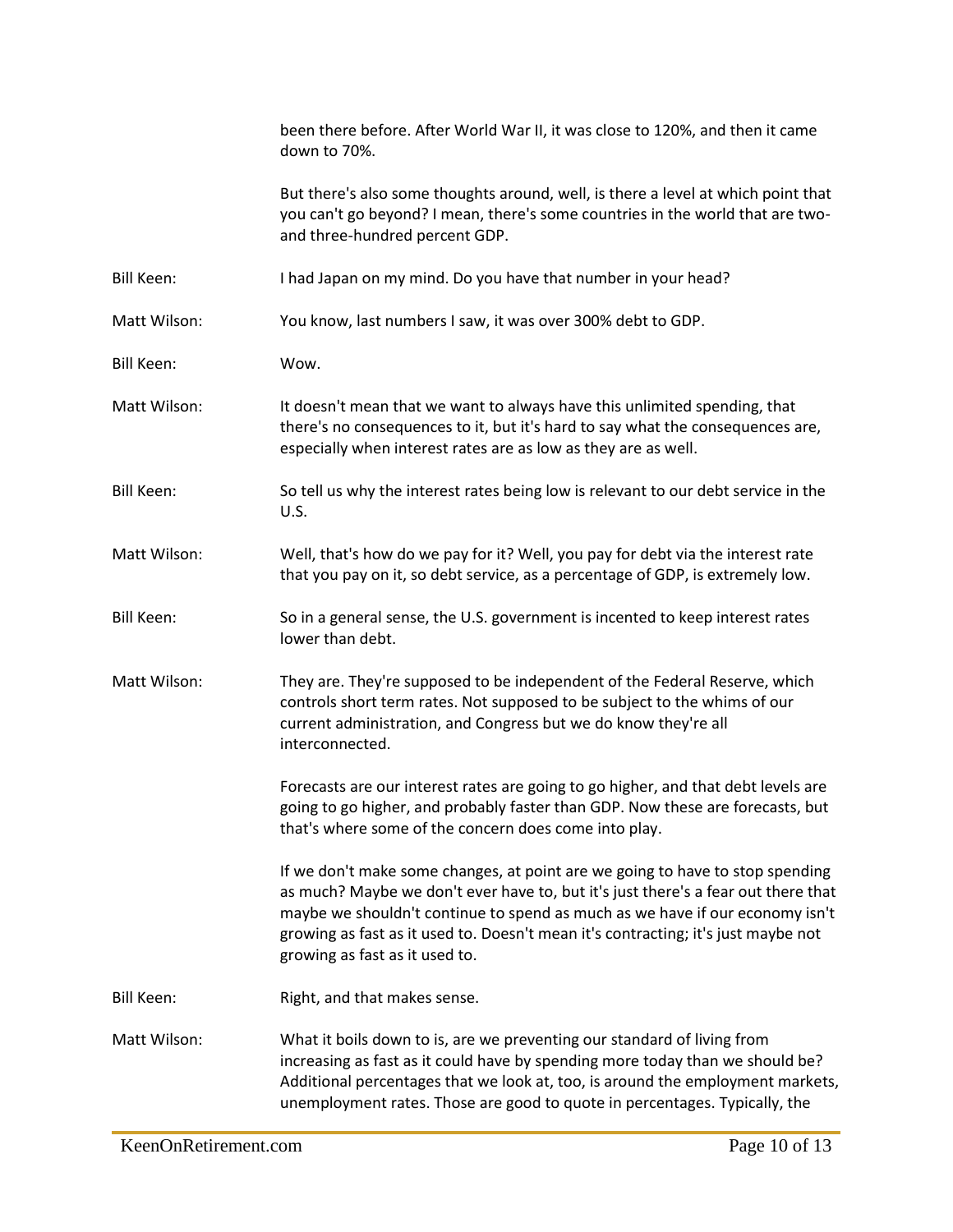|                   | media is very good at that, because it does help us at least compare it to history,<br>but sometimes where you can take those percentages and not dig into the<br>underlying components.                                                                                                                                                                                                                                                                                                                                                                                                                                             |
|-------------------|--------------------------------------------------------------------------------------------------------------------------------------------------------------------------------------------------------------------------------------------------------------------------------------------------------------------------------------------------------------------------------------------------------------------------------------------------------------------------------------------------------------------------------------------------------------------------------------------------------------------------------------|
|                   | One thing with the labor force that is widely quoted as a potential issue is the<br>labor force participation rate. We had nearly 70% participation before the<br>Financial Crisis in '08. We're now at about 63%. That is an argument that some,<br>what we would say more bearish people, would use to say, "Well, the<br>economy's not doing well because even though we're saying there's all these<br>jobs, they're not very good jobs. There's not that many people participating as<br>there has been in the past."                                                                                                           |
|                   | Well, when you look at the components that make up the participation rate, do<br>you know what the number one reason why the participation rate is lower 10<br>years hence the Financial Crisis?                                                                                                                                                                                                                                                                                                                                                                                                                                     |
| Steve Sanduski:   | It's probably going to be Baby Boomers, like me, retiring.                                                                                                                                                                                                                                                                                                                                                                                                                                                                                                                                                                           |
| Matt Wilson:      | It's it. It's aging. Aging is the number one reason. It's not because the jobs got<br>outsourced.                                                                                                                                                                                                                                                                                                                                                                                                                                                                                                                                    |
| <b>Bill Keen:</b> | When do they take somebody off? Is it 65 years old or do you know?                                                                                                                                                                                                                                                                                                                                                                                                                                                                                                                                                                   |
| Matt Wilson:      | The participation rate looks at folks that are 16 up to 75.                                                                                                                                                                                                                                                                                                                                                                                                                                                                                                                                                                          |
| <b>Bill Keen:</b> | 75. Okay, yeah.                                                                                                                                                                                                                                                                                                                                                                                                                                                                                                                                                                                                                      |
| Matt Wilson:      | There's a very wide range. We have a lot of people that retire in their 50's and<br>60's and so they're considered not participating because they're retired.                                                                                                                                                                                                                                                                                                                                                                                                                                                                        |
|                   | These things, when taken out of context, can be extremely misleading when<br>they're just quoted in a vacuum.                                                                                                                                                                                                                                                                                                                                                                                                                                                                                                                        |
| <b>Bill Keen:</b> | Are there any ratios  We talked about the big picture economy. Are there any<br>ratios you think we could bring to our listeners today that we apply in our<br>portfolio management to specific companies? Because we do get questions<br>about, "Why do we own a certain company over another company and it<br>appears that one has more sales than others," or something on the surface<br>would make it look like one was better than the other, but most of the time,<br>folks aren't digging in to the actual what's underneath. They're not looking at<br>the denominators, which keeps being the theme of our program today. |
| Matt Wilson:      | When we analyze businesses for investment, it's almost all ratios that we look<br>at, and it's because we have companies of all different shapes and sizes. Unless<br>you're using a ratio, it's extremely hard to compare one business, that might be<br>small from a public company standpoint, to a very large public company, like<br>Apple.                                                                                                                                                                                                                                                                                     |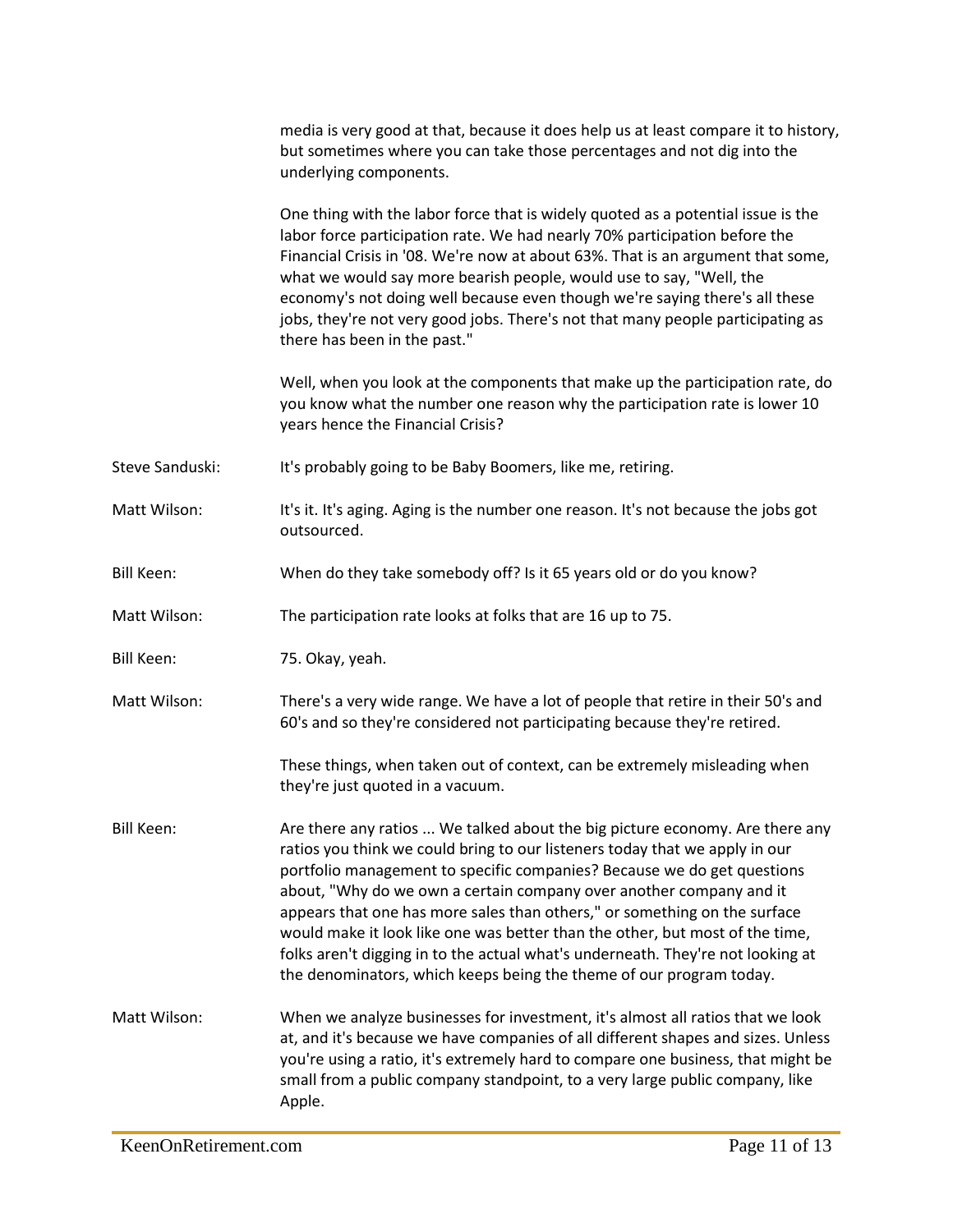|                   | Apple's a trillion-dollar business, nearly. How do you compare another tech<br>company to that, that might only have \$100 million market gap?                                                                                                                                                                                                                                                                                                                                            |
|-------------------|-------------------------------------------------------------------------------------------------------------------------------------------------------------------------------------------------------------------------------------------------------------------------------------------------------------------------------------------------------------------------------------------------------------------------------------------------------------------------------------------|
|                   | We have activity ratios, which looks at how well a firm uses its assets. As we<br>talked about liquidity and solvency ratios, which just indicate what's their ability<br>to make their short term and long-term obligations. Then there's profitability<br>ratios, which helps us identify how well companies are generating operating<br>income and net income. Are they generating more of their income from core<br>operations or are they from other business activities?            |
|                   | Then we can take that all and look at different valuation ratios, and that's how<br>we can compare. They're value of their stock compared to some of their<br>different asset balance sheet components, to determine how are these,<br>compared to each other, within the same industry or how have they trended<br>over time.                                                                                                                                                            |
| <b>Bill Keen:</b> | I think a lot of folks that come in and scratch the surface on analysis of securities<br>always have that P.E. ratio in their mind, the price of the security over the<br>earnings per share, but there's a ratio that you like a lot better than just that<br>price to earnings ratio.                                                                                                                                                                                                   |
| Matt Wilson:      | One that we look at a lot is the earnings yield, so it's a little bit more<br>comprehensive. Price to earnings ratio is pretty simplistic, which is fine. It<br>doesn't mean that it's bad, but it doesn't necessarily tell you very much.<br>Earnings yield ratio is going to look at the earnings that a corporation makes<br>over its total enterprise value, which includes its assets and its debt, so it's how<br>well are they managing their business to generate their earnings. |
|                   | Companies with high earnings yield are more attractive than companies with<br>lower earnings yields.                                                                                                                                                                                                                                                                                                                                                                                      |
| <b>Bill Keen:</b> | Well, Steve, have we ratio'ed you out today, sir?                                                                                                                                                                                                                                                                                                                                                                                                                                         |
| Steve Sanduski:   | I think we're good to go.                                                                                                                                                                                                                                                                                                                                                                                                                                                                 |
| <b>Bill Keen:</b> | Okay.                                                                                                                                                                                                                                                                                                                                                                                                                                                                                     |
| Steve Sanduski:   | Yeah. Yeah, so lots of good numbers here, so Bill, yeah, if you want to take us<br>home here and wrap up.                                                                                                                                                                                                                                                                                                                                                                                 |
| <b>Bill Keen:</b> | I think that it was important for us today to respond to some of the questions<br>that we're receiving in the firm. That's what I just love about our podcast is that<br>we can take things that are coming up throughout the weeks and months in the<br>firm and answer the questions here on our program.                                                                                                                                                                               |